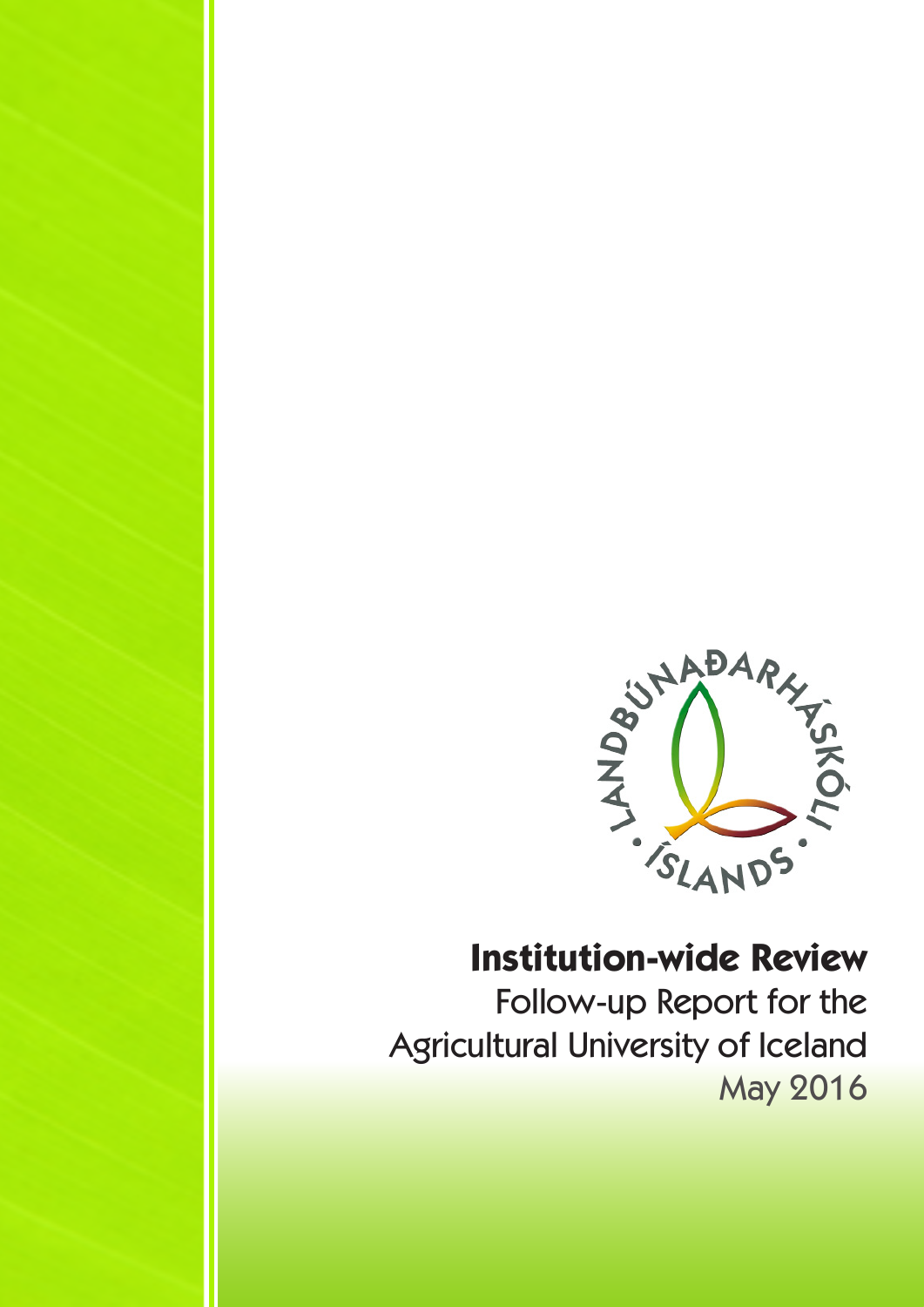# Contents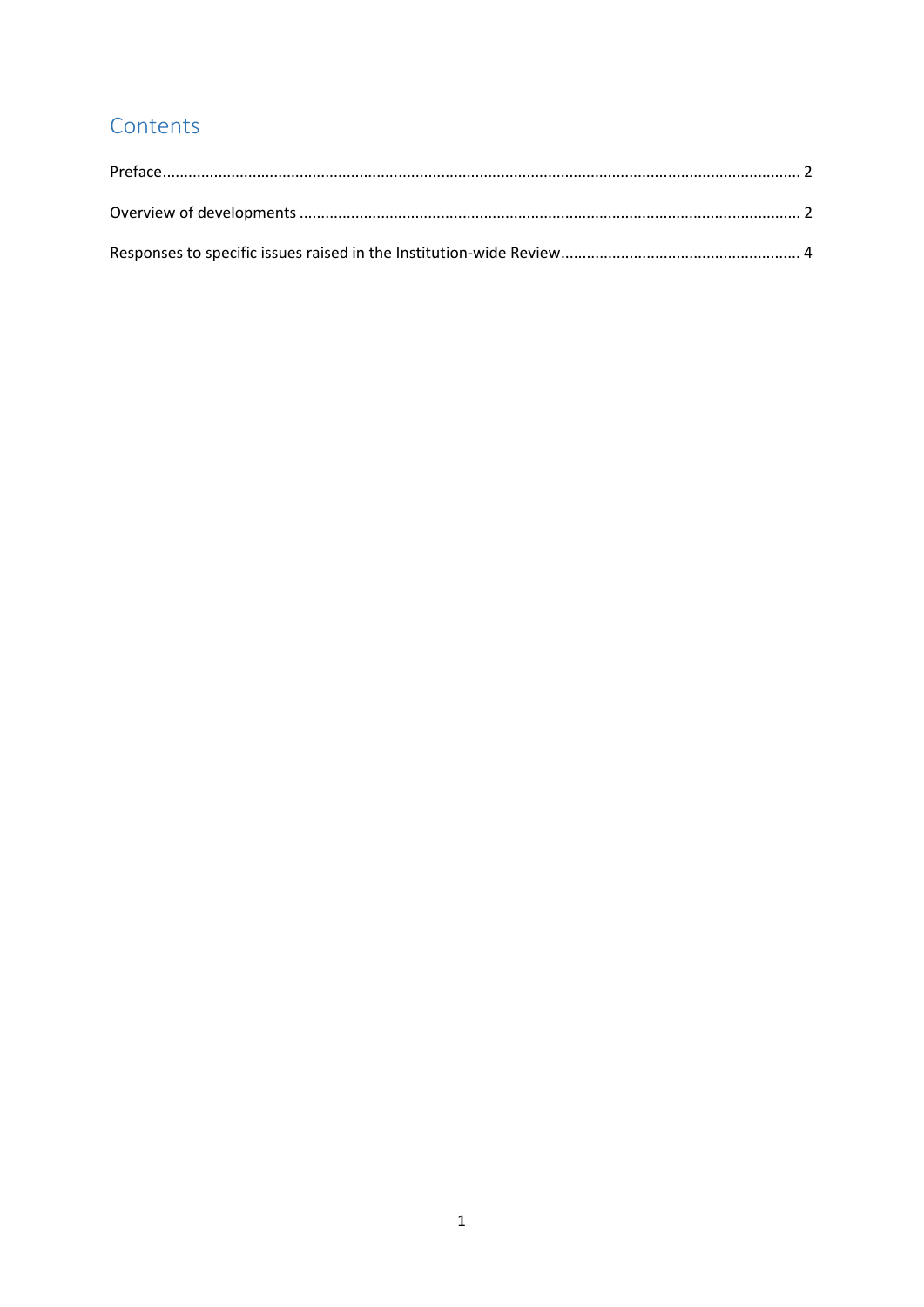# Preface

This is the Agricultural University of Iceland's (AUI) follow‐up report on the Institution‐wide Review (IWR) published in 2013. It is written in accordance with the requirements in section 72 of the Quality Enhancement Handbook for Icelandic Higher Education from 2011. The purpose of the report is to inform about our reactions to issues raised in the IWR, and about other developments influencing our quality enhancement efforts.

Since the IWR, we have conducted Subject Reviews of all our study programmes. These reviews and the connected reflections on our operations, as well as the collaboration with the members of the Quality Board and the Quality Council have been very valuable to us. They have given many insights and made our quality management more structured and prioritised. Many staff members and students have been involved in these reviews, but the main responsibility has been in the hands of a few people, mainly senior management staff. As a result, staff and students are generally more aware of the quality enhancement processes than before, but the awareness and ownership of the processes, and quality management at AUI in general, could be better integrated. We still have work to do to make our quality management more effective and institutionalised – a task we look forward to.

The report is in two sections. The first one gives an overview of recent developments and other aspects that affect the finances, structures and processes of the AUI, especially our quality management. In the second section we describe our responses to specific issues and recommendations raised in the 2013 IWR.

# Overview of developments

This section presents a brief overview of our current situation and some recent developments that affect the university and our progress in quality enhancement and management.

# **External pressures**

As already noted in the 2013 IWR, the AUI has been severely underfinanced from the start. This has not changed. Since 2013 we have faced continuous budget cuts, which have forced us to reduce staff numbers even further and have constrained development, our quality enhancement activities, and other vital aspects of our work.

In late 2013, the Minister of Education, Science and Culture announced his intention to merge the AUI and the University of Iceland (UI). This idea met political resistance and was cancelled. In early 2015, the Minister introduced a new idea; to merge the AUI with the Hólar and Bifröst universities – all with their headquarters in West‐ or North‐West of Iceland. He invited the rector to join a committee with the mandate to discuss the feasibility of this merger. The committee did not reach consensus and the idea is now dormant. These merger attempts have involved some extra work load but most importantly, they have created uncertainty about the university's future. This in turn has had a negative impact on many aspects of our work, especially on development and strategic planning, but also on the workplace atmosphere.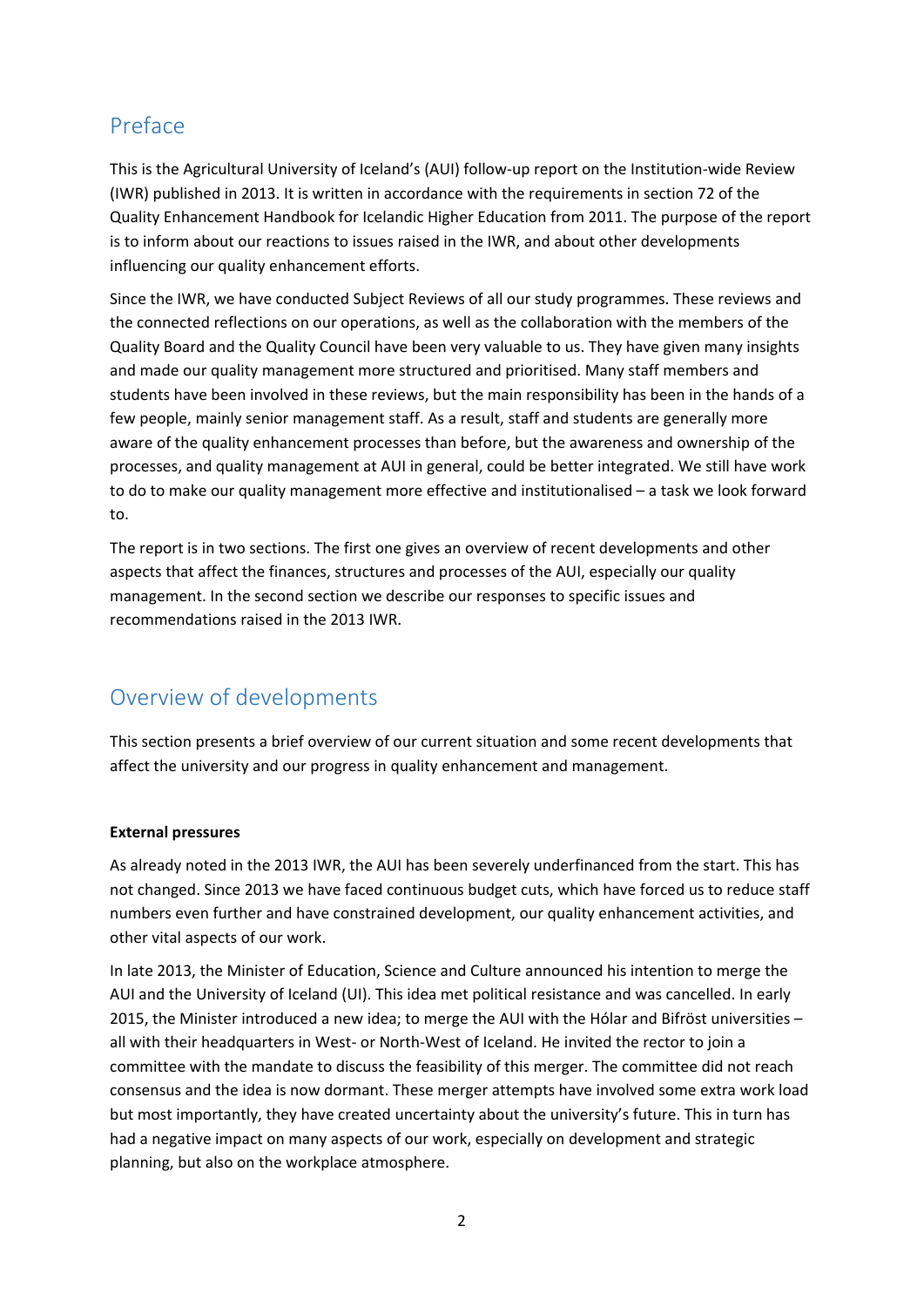#### **Internal developments**

One of the consequences of the uncertainty created by the merger ideas is that we have not yet created a new strategic plan to replace the old one that expired in 2013. We intend to finish it this year. Staff shortage has also meant that we have not been able to make as much progress in quality enhancement as we would have liked.

There are, however, some positive developments. As mentioned in the Preface, we have completed Subject Reviews for all our study programmes. The graduate and postgraduate programmes in Nature and Environmental Science, Forest Science and Restoration Ecology and Management, Agricultural Science, and Equine Science were covered in 2014, and the Landscape Planning and Architecture (BSc) and Planning (MSc) programmes in 2015. These reviews include activity plans that we are now carrying out. Many of the issues and related activities in the Subject Reviews echo the IWR and the 2012 Reflective Analysis, which both confirms these issues importance and shows that our progress in some improvements is slow.

In March this year, new regulations for the AUI were approved and we have now started the implementation process. These regulations address many of the issues mentioned in the IWR and will also lean the governing structure to a certain degree. Some important changes are:

- The two university faculties will be merged into one; the Faculty of Natural Resources and Environmental Science. This creates opportunities for more interaction, collaboration and mutual understanding between the different scientific fields.
- A new position, Head of Faculty, with a four year tenure that can be prolonged for another four years, will be installed from 1 August 2016. It has already been advertised domestically and internationally. Previously the Head of Faculty role was rotating between faculty members.
- The Head of Faculty is stand-in for the Rector, and we do not have vice-rectors anymore.
- Responsibility for teaching programmes will be at the Faculty level, even though there will still be Programme Directors. Their role will be re‐defined and there will be broader faculty engagement, and even external engagement, in programme development and management. This arrangement facilitates the revision of curriculum content and delivery. The tasks of the former Education Committee will mostly be dealt with by the new Faculty Committee.
- The new Division of Academic Affairs and Quality Management formalises and emphasises quality enhancement. The Division Head, appointed for four year periods, is responsible for quality management processes within the university in close collaboration with the Faculty, and has a seat on the AUI Management Board.

In connection with the new regulations, we will also update other policies, processes, role descriptions etc. It will take some time before the new regulations are entirely operationalised, but we think these changes are necessary and will be beneficial.

The formal and informal collaboration between the Icelandic universities is increasingly important to us, for example around the UGLA system, which we have now installed, and other IT matters, the Quality Enhancement Framework (QEF), the UI Centre for Education and Learning, equality matters etc.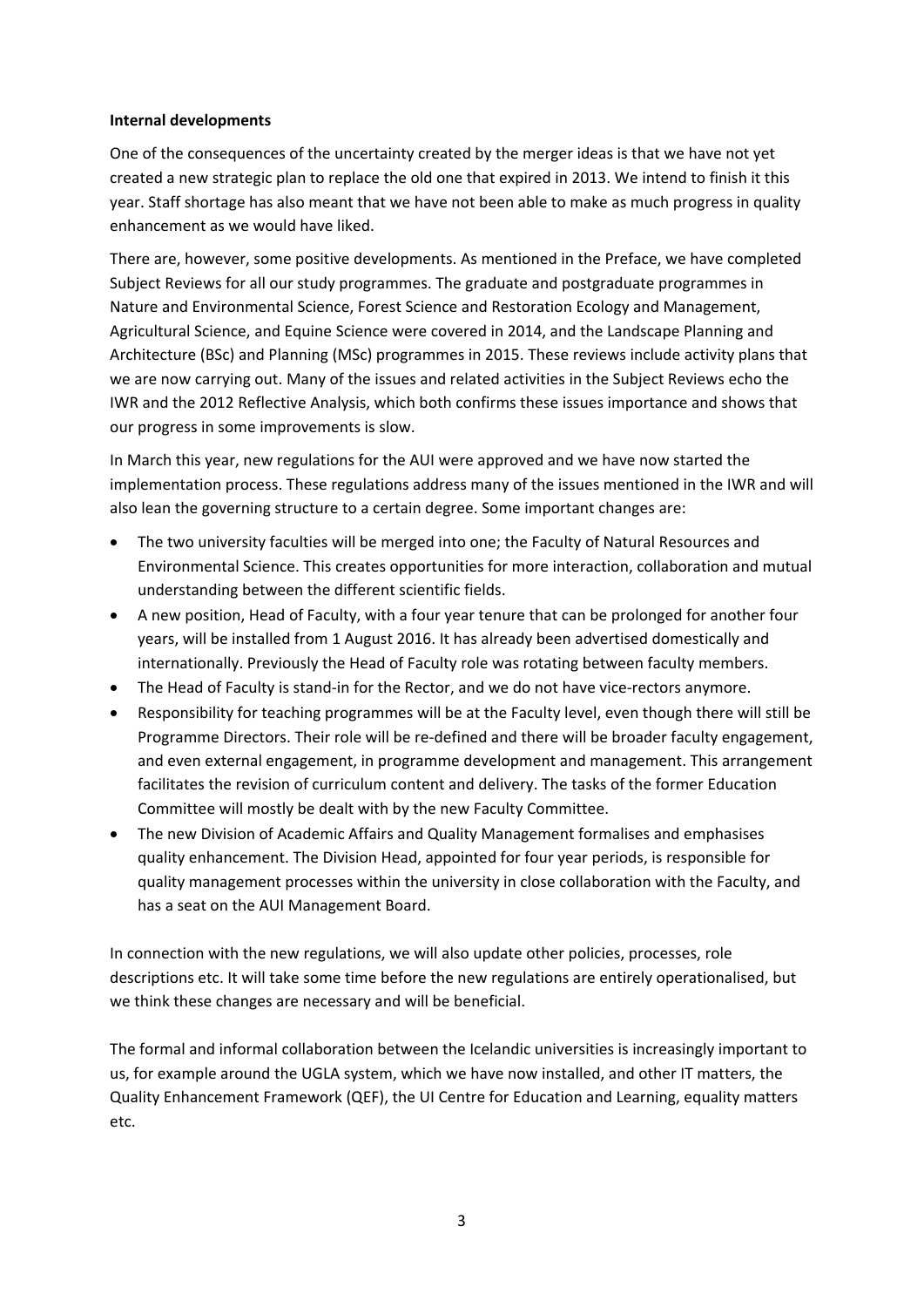# Responses to specific issues raised in the Institution‐wide Review

In this section we present and discuss our responses to 15 main issues emphasised in the IWR, and the associated recommendations. For easy reference, the page number in the IWR is given in parenthesis at the end of each issue or recommendation quotation.

# **1. As a matter of priority, formalising quality assurance processes and making them more visible within the institution. (34)**

- The AUI needs to formalise its quality assurance processes and make them more visible within the institution. Shortage of funds and the loads already being carried by the staff in what is a very small university are genuine impediments, but they underline the need for a definite action plan with target dates, perhaps in conjunction with the preparation of the next Strategic Plan, due to cover the period 2014‐18. A dedicated, Quality Assurance Officer could expedite implementation. (15)
- Individual teachers seemed quite unaware of how AUI's quality assurance system operates and about their role in quality assurance. There is no Quality Assurance Handbook they can refer to. (9)

**Response:** The new AUI regulations formalise quality assurance, e.g. by introducing the partly new role of Head of Academic Affairs and Quality Management, with a seat on the Management Board. This is still only a part time role, however. All our study programmes have gone through the first review cycle in the QEF, so programme directors, teachers, some other staff members and some students are now more aware of our quality assurance work, but a general awareness and ownership of the review processes has yet to be created within the institution. Serious understaffing is still an impediment, but another reason might be that senior management staff has carried the main responsibility for the reviews, and in the last Subject‐Level Review, also an editor.

The review reports include activity plans and one of the undertakings of the Quality Manager will be to monitor progress. More needs to be done, however, both to formalise quality assurance processes and to make them more visible within the university. Some guidelines and general descriptions of our quality management are presented on our home page, but a quality assurance handbook would be beneficial. Our goal is to increase staff ownership of the quality assurance processes and make them an integral part of the organisational culture.

 The Education Committee monitors teaching on an on‐going basis, but the review team was not told of any standardised procedure for annual monitoring and periodic review of programmes. Annual monitoring reports are normally a key part of the evidence base for periodic reviews, and both annual monitoring and periodic reviews are important for enhancement as a source of good practice that may be transferable to other disciplines within the same institution. (10)

**Response:** The QEF Subject Reviews provide periodic reviews and they have been very valuable exercises. As mentioned by the Board, we do monitor teaching, e.g. trough teaching surveys. Also, Programme Directors meet with students on a regular basis and the Education Office personnel are in daily contact with students and teachers, which gives them quite a good overview of teaching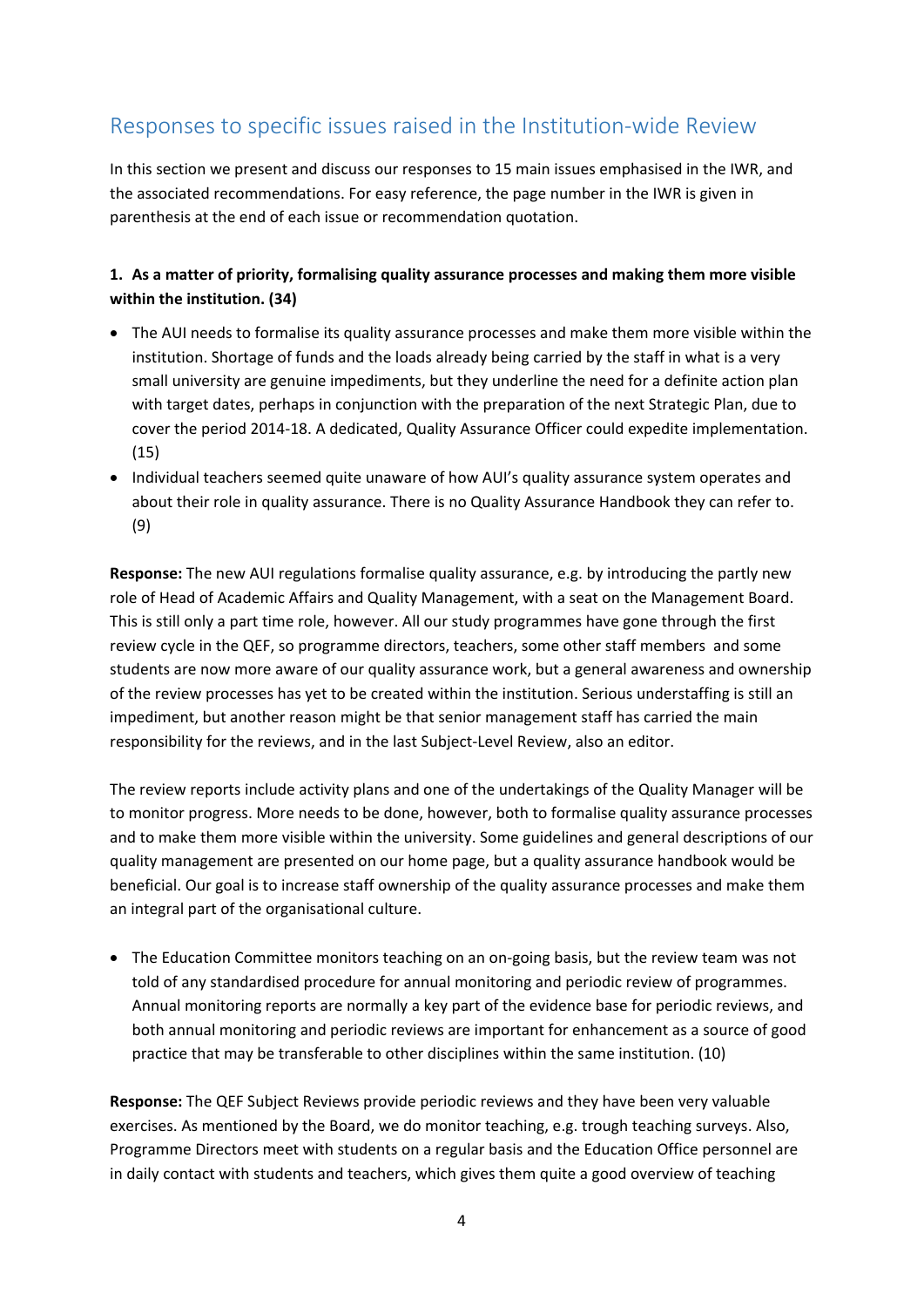standards. More formal annual monitoring, on the other hand, has not been introduced but might be so in the future in some form.

 One of the University's enhancement aims is the publication of an annual report, which would include the outcomes of quality evaluations. (13)

**Response:** The AUI has published annual reports since 2006, and the general outcomes of quality evaluations have been mentioned. In the future we could elaborate more on the outcomes.

 A named Quality Assurance Officer must be charged with overseeing the regular collection and analysis of institutional data, including that related to student learning and post‐graduate placements, programme quality, and administrative functions. This function might be shared through the NPUI consortium, but there needs to be sufficient time and expertise devoted to AUI to be sure that meaningful activity with respect to quality assurance is taking place. (32)

**Response:** Since 2013, we collaborate with the other public universities about annual student satisfaction surveys of second year undergraduates, masters' students, and graduates. The graduate surveys include questions about post‐graduate work situations. These surveys provide background information for our quality enhancement efforts, and the outcomes are used in the QEF reviews. In addition, Programme Directors usually keep track of formers students' placements and further studies.

• It is recommended that AUI should cover the Department of Vocational Training and Lifelong Learning (DVTLL) in an internal Subject Review, and thereafter incorporate it in the following Institutional Review. (8)

**Response:** This is a good idea that we will consider.

### **2. Creating more transparent and consistent processes for the assessment of student work. (34)**

# **3. Taking better account of the particular need to safeguard student confidentiality in a very small institution. (35)**

 The review team raised three issues concerning the assessment of undergraduates: comparability across programmes; double marking; and anonymity. Courses with unusually low or high average marks are inspected by the Office of Academic Affairs for possible action but it would be desirable to supplement this by introducing some element of double marking. Apart from its value as another form of check it serves to exchange teaching and assessment practices between teachers. The fact that most grades are derived from more than one set of marks contributes to sound assessment, but it was also presented as an obstacle to anonymous marking, whereas the review team considers that such difficulties can easily be overcome in most cases. (14) It is critical that the process for marking assignments be anonymous and that students' grades should be treated as confidential matters. (31)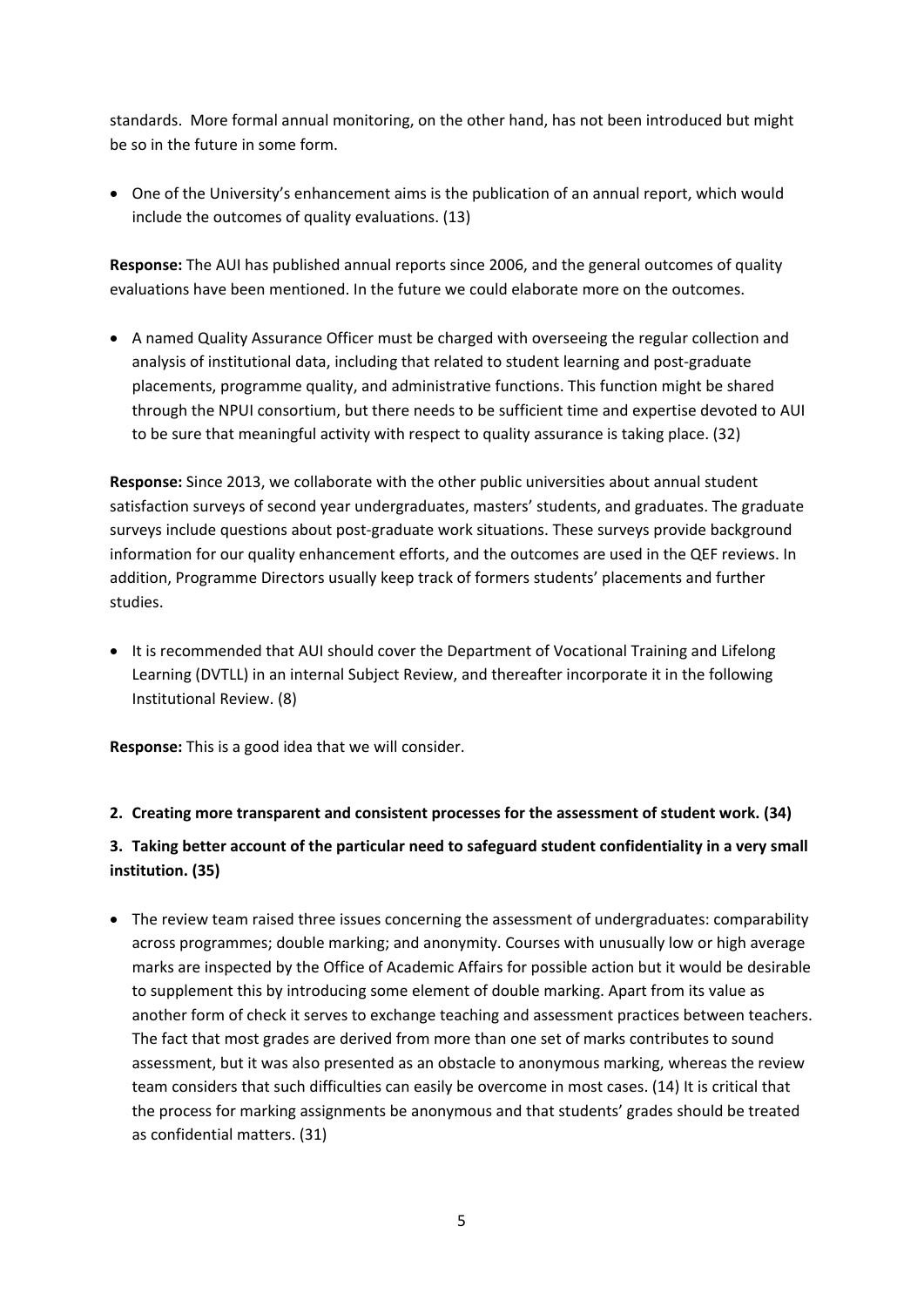- The down sides to the University's small size, in terms of formalising information and processes and also of ensuring student confidentiality where necessary, need to be faced and solutions found.(24)
- Student confidentiality and to staff impartiality are both of them of especial importance in a small institution. In an establishment of this size, faculty often have to wear several hats and some of these multiple responsibilities risk conflicts of interests. In two areas in particular students felt confidentiality and staff objectivity were threatened. It was suggested that anonymous marking (along with random double marking) would avoid tutor subjectivity. Likewise the programme/course evaluation process was felt not to be entirely anonymous, and was not trusted by either undergraduates or postgraduates consulted. It is recommended that the University addresses these matters as a priority. (18)

**Response:** This is something we are constantly working on. All programme and course descriptions have to define learning outcomes and teachers are encouraged to ensure compatibility between stated learning outcomes and course assignments and assessments. Moreover, each year all bachelor theses from the same programme are read by a teacher not involved in supervising to ensure comparability between grades. To assure comparability across programmes is very difficult, however, because the subjects and individual courses, and therefore assignments and assessment methods, are very different.

With few exceptions we do not use double marking and do not see it as a feasible option. The other marker would have to get more or less the same input (reading, lectures, assignments etc.) as the students, which would be too time‐consuming and costly for the time being. In many cases, the teacher is the only authority in his or her field of specialisation in Iceland.

Anonymous grading is also a bit problematic to achieve, e.g. for the reasons already mentioned in the IWR citation above (p.14). The teachers themselves calculate and enter the final grades in the UGLA system, and the classes are very small, which makes total anonymity practically impossible. We believe, however, that most, if not all, teachers strive to be fair in their marking. One common practice is, for example, that teachers build their grading on comparison between all assignment solutions or all answers to the same exam question, thus distancing themselves from the student's person. They are also encouraged to create and inform students of grading criteria, preferably beforehand. This helps create transparency and consistency. The course evaluation surveys are under revision in order to improve student participation, information relevance and feedback mechanisms, but also confidentiality. In general though, we believe that this is just as much a question about fostering a culture that does not allow partiality and personal biases to affect grading and how students are treated. In that area we are making progress but could probably do more.

Student grades are always treated as confidential matters and never shared with others without the student's consent.

 Likewise, it is important that students receive timely feedback on their assignments, consistent with existing, but not always heeded, university policies. (31)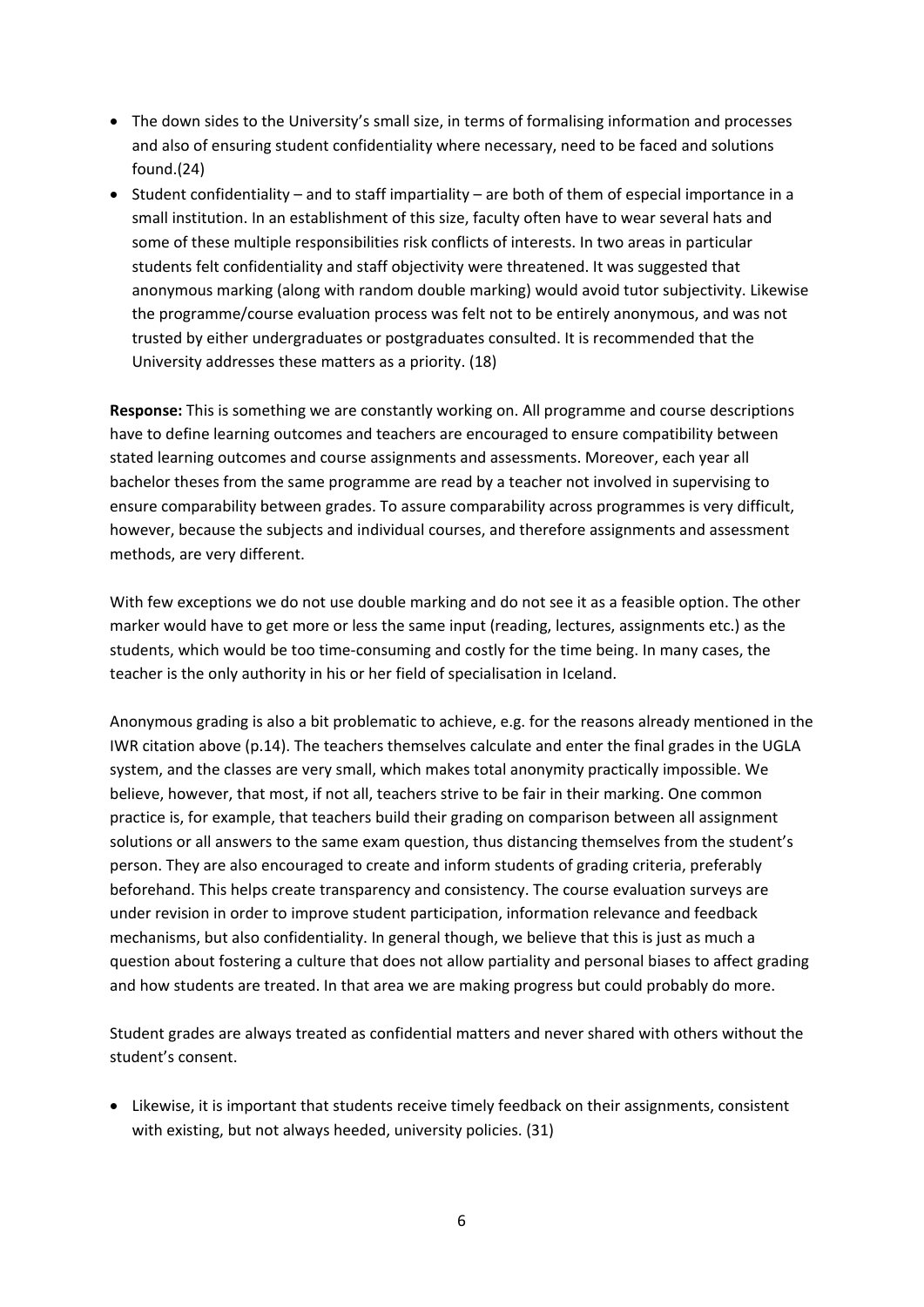**Response:** This has improved. Teachers are required to give feedback within 11 work days, or less if they themselves decide so and state it in assignment description. We have strived to ensure that they respect this rule, and that they inform the students in time if they are not able to do so.

# **4. Resolving the mismatch between the aspiration to raise admission standards and the need to strengthen academic support for non‐traditional entrants. (35)**

- The University aspires to raising its entry standards, as a pre-requisite to raising academic standards generally. This could be addressed in a number of ways: by more actively, widely and imaginatively targeting appropriate applicants; by devising appropriate access courses – before and/or after entry – to support non-standard entrants; by more closely monitoring individual student progress; by strengthening academic support for students struggling, especially in the early stages of a programme; and by tightening the rules for progression. (17)
- To the extent that AUI continues to admit some students who are not fully qualified for postsecondary study, regular academic monitoring and accessible academic support will be crucial. These resources are not fully in place presently.(30)

**Response:** We still admit some students who do not fulfil the formal qualifications, but now with stated precautions in the acceptance letter. Each case is evaluated individually and we provide appropriate and individually designed support to the extent we can. We have tightened the rules such that now they have to complete all first year courses satisfactorily to be allowed to continue to the second year. Furthermore, teachers are now asked to state prerequisites in course descriptions and students without appropriate background are not admitted.

# **5. Monitoring graduate performance and progress more effectively and systematically, especially for students on individually planned Masters programmes. (35)**

 A forum to discuss research activities for MSc and PhD students should be developed. This could be in the form of regular seminars and scientific paper discussion sessions. (29)

**Response:** The basic problem with our graduate studies programme is that graduate students are few and apart from the Planning MSc students they are following individual study plans and are dispersed around the country. Some even reside abroad. Similarly, their fields of study are diverse and they often have very little in common when it comes to scientific discussions. We organise regular seminars for graduate students where they get the opportunity to present their own work (see next point). However, it is difficult to organize journal clubs for the reasons given above. Attempts have though been made to establish such clubs. For example, within the Faculty of Land and Animal Resources at the site in Keldnaholt we ran a regular journal club during the study year 2014‐2015, when we had two PhD students and two MSc students working on their projects there.

 A more formal system for monitoring and evaluation of MSc and PhD student performance and progress should be developed. It should include individual study plans with milestones and targets, and clear timelines for achievements. **(29)** Progress regulations should be consistent. (28)

**Response:** Our system for monitoring and evaluating MSc and PhD student performance is formal as it is now. Students sign a contract where their study plan is agreed upon by their supervisors and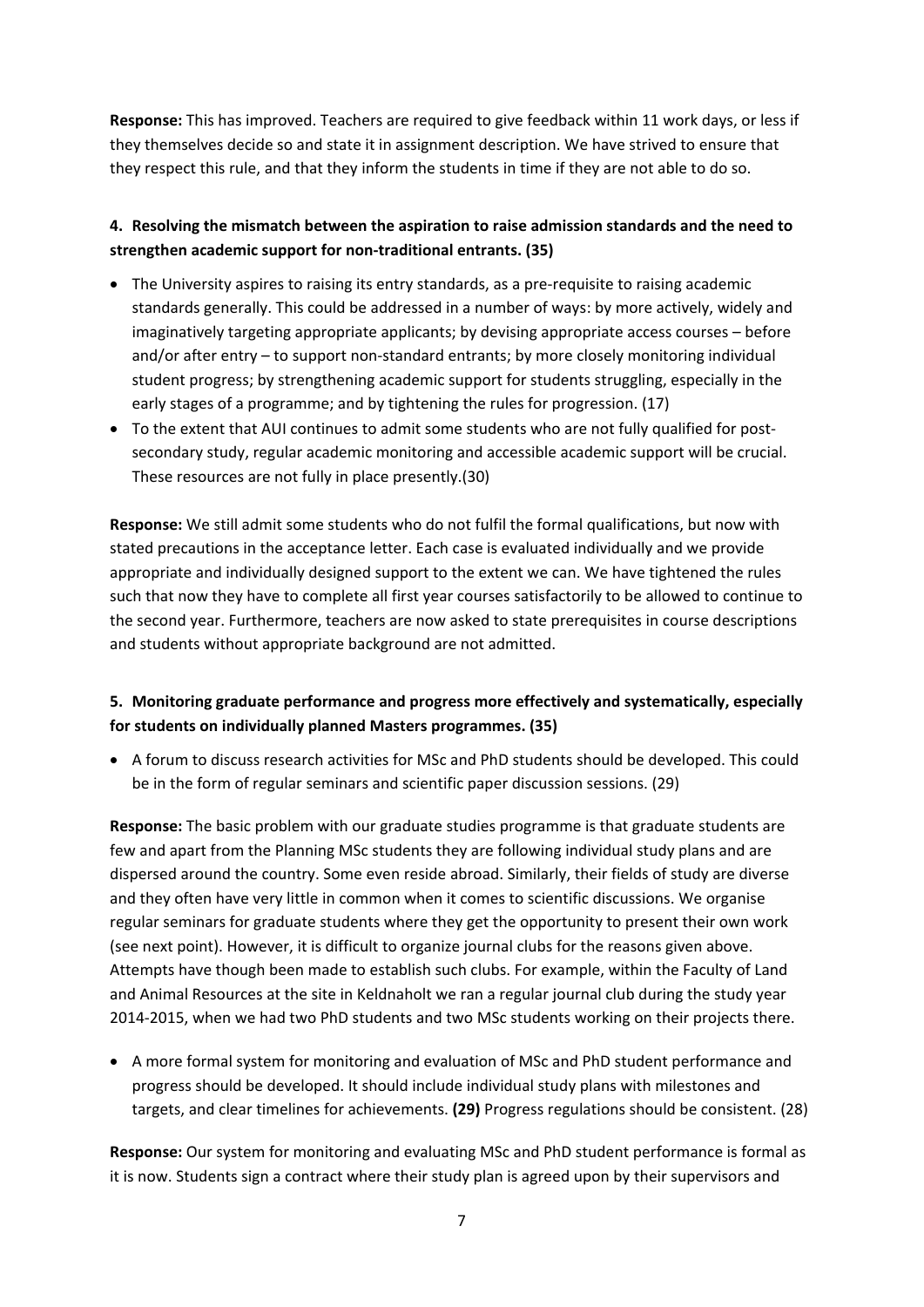they also hand in a detailed description of their research project including milestones. We have a strict system of seminars where students present their research project (1) shortly after this has been agreed upon and (2) when their project is well advanced and their supervisors deem it so that they are approaching their defence. In addition, PhD students have a mid-term seminar where they give a progress of their work. On the basis of the presentation it is decided whether they are able to carry on with their studies. These seminars are given twice a year, in March and October, and their presence is written into our regulations on MSc and PhD studies. The Director of Graduate Studies monitors the progress of students regularly in advance of these seminars, i.e. twice a year, and sends out E-mails to the respective students and supervisors. If students have long passed their deadline they get an ultimatum to deliver their thesis.

AUI is a full member of the Centre for Graduate Studies at the University of Iceland. The Centre is currently preparing a formal procedure to follow the progress of PhD students which will apply to our students as well in due course.

• Some in the science fields asked for more consistency and formality in course requirements and more systematic feedback on progress. They would also welcome a greater range of opportunities to undertake undergraduate teaching. (19)

**Response:** It is difficult to respond to this point as courses taken by graduate students reflect their diverse research projects. There are two compulsory courses for the MSc students (Research Methodology and Philosophy of Science), otherwise the selection of courses is individually constructed to support the research project in question. There is a discussion within the Centre for Graduate Studies to introduce courses for PhD students on e.g. Ethics and other relevant topics which could apply across the board. Once these are in place our PhD students would of course gain access to these. For systematic feedback on progress, see above. Here, MSc/PhD committees also play a role and we still need to make them better aware of their responsibilities towards keeping their student on track. To help with this the Director of Graduate studies has recently prepared a document to explain the rights and obligations of both students and supervisors once an alliance has been made.

When it comes to the opportunities of teaching, this would only apply to PhD students as we require teachers in our university courses to have at least a MSc degree. Our PhD students have indeed had the opportunity to teach, some more than others, but this is something that we could of course bear in mind when manning courses.

• In order to enhance the research culture within the institution, it is desirable to develop closer contacts between undergraduates and MSc and PhD students and increase cooperation and coordination between MSc and PhD programmes. (27)

**Response:** This is a worthy aim but there are several obstacles here: most of our academic staff is located at Keldnaholt in Reykjavik and the undergraduate teaching takes place at Hvanneyri but very few of our graduate students have been located there. Rather, they are dispersed around the country so opportunities for closer contacts are few. It is therefore difficult to see how this could be changed.

Timely feedback from supervisors should be ensured. (28)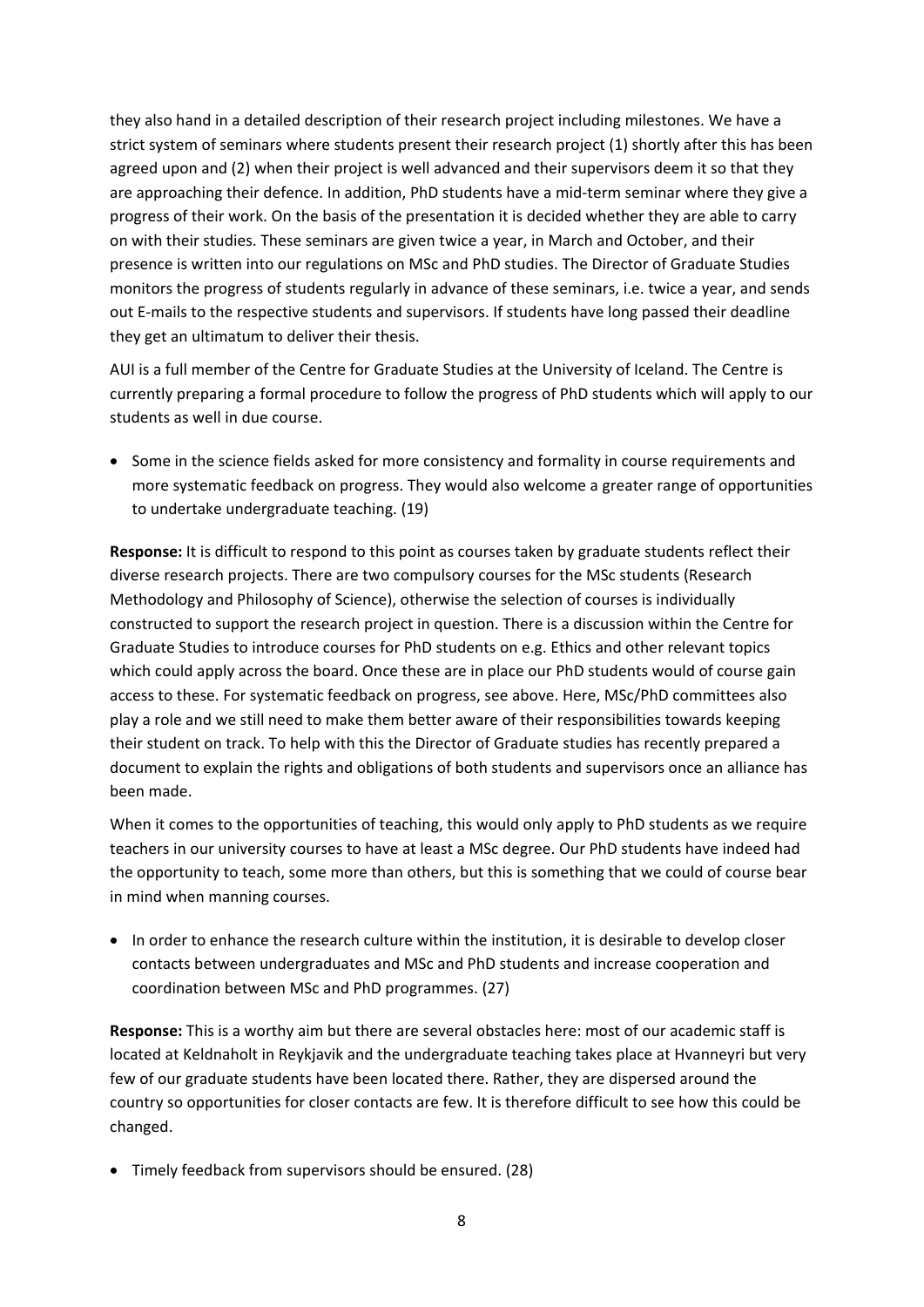**Response:** It is not clear what is being referred to here. If this is about feedback on thesis drafts then in our recent information document about the graduate studies to students and supervisors it is stated that students should hand in a fully prepared thesis draft to the supervisor who should respond within two weeks. This rule will be presented to all supervisors and will subsequently take effect. When it comes to PhD thesis then the process relies much more on close collaboration between the student and supervisors as it is made up of papers in addition to the thesis proper. Here it is more difficult to set fixed time limits.

# **6. Producing, as part of its next Strategic Plan, a research strategy that is appropriate to its developing research culture. (35)**

**Response:** We have not yet developed a general research strategy, or policy, for the whole university but intend to do so in connection with the development of our new strategic plan. The merging of the two university departments, and the opportunities it creates for collaboration, is also important in this context.

• Policies to address the responsible conduct of research, intellectual property, allocation of research funds, evaluation of research in the promotion and tenure process, and use of research space all will need to be developed. (31)

**Response:** Responsible conduct and intellectual property issues are addressed in our Code of Ethics, and in general it is in our research culture to keep a high standard in this respect. It is also emphasized in student assignments and projects. We have access to Turnitin for scanning assignment solutions and other texts for plagiarism, but we could do more to encourage teachers to use this option whenever appropriate and to inform the students about it.

Evaluation of research activity and impact factors is an integral part of our promotion and tenure process. Research funds are generally in the form of external grants applied for by the researchers themselves. Consequently, the AUI as such has little to say about the allocation. At the AUI, all research space is used in common and professors and other researchers do not have their "own" research space. Some of them are responsible for certain laboratories or equipment, but others can also use them. This arrangement allows us to be flexible and we do our best to accommodate all research activities. This flexibility is necessary because research funding and topics vary over time.

• Sabbatical leave was universally regarded as essential for the advancement of research, to the extent that, if funding remains tight, reorganising some teaching so that it is delivered only every second year might be contemplated. (12‐13)

**Response:** Sabbaticals have been available for some time and they are now stated as an option in our new regulations. So far, no one has used this opportunity and we still have to develop accountability measures etc. Our short semester system means that most teachers have one or more semesters "free" from teaching that might be devoted to research – at least in theory. Furthermore, some courses are only taught every second year, and we have some flexibility to reorganize course delivery further.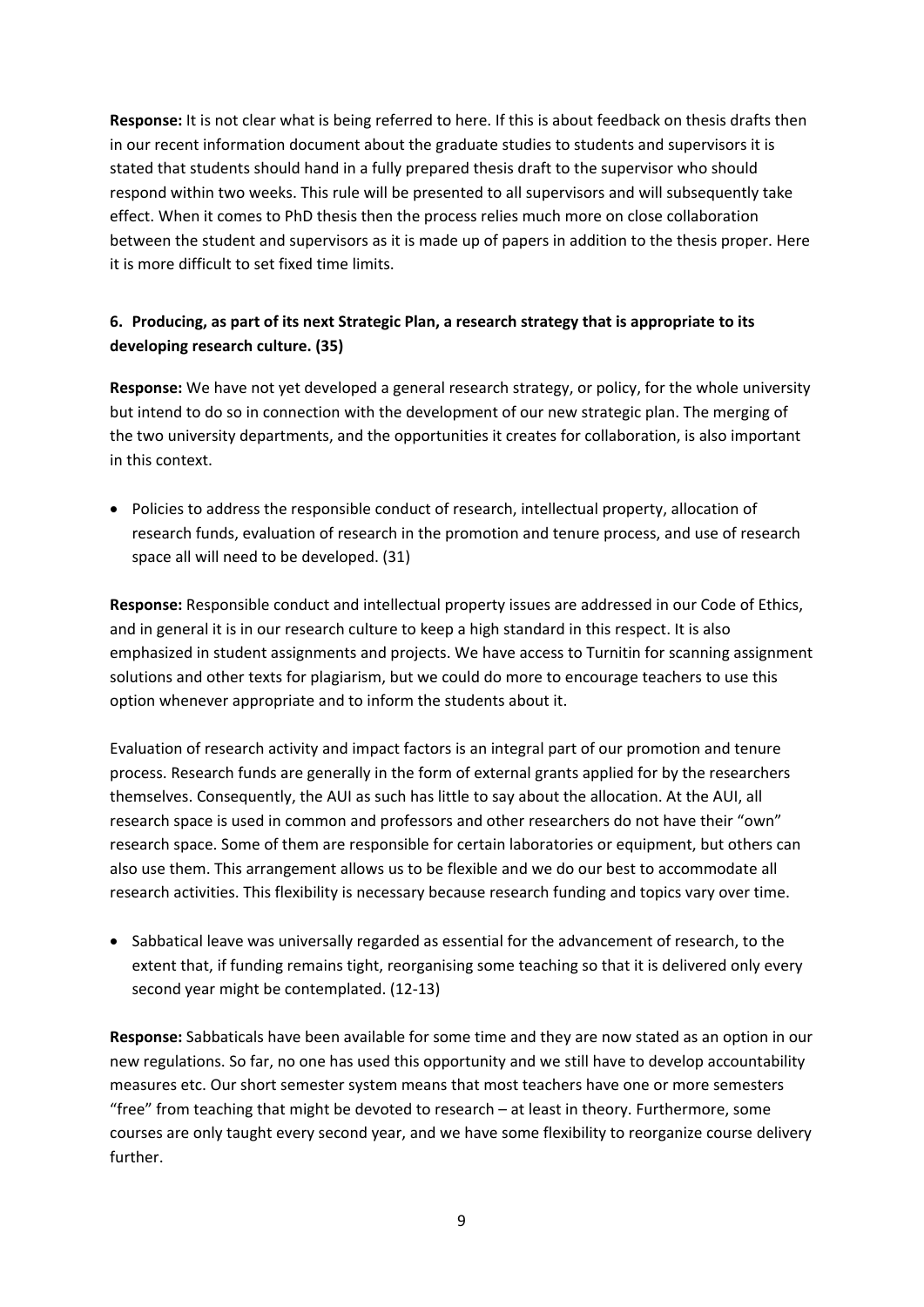#### **7. Addressing current tensions between full‐time studies and distance learning. (35)**

- The tensions and communication problems which exist between full-time and distance learning streams on the science programmes need to be addressed, and organisational infelicities need to be resolved, so that neither full‐ nor part‐time students feel disadvantaged. (18; 24)
- While students confirmed that individual communication with tutors is good, they felt that current scheduling and delivery was ideal neither for full‐time nor distance students. (20)
- It is especially important to assure comparable quality for distance learning and residential students; the former are somewhat isolated from the community of AUI students and would benefit from more informal and frequent opportunities to interact, both on‐line and in person. (30)
- The problems are partly organisational but main issue is lack of interaction: little intellectual or social intercourse amongst students or between students and tutors; lectures passively received, recorded to camera; few problem‐solving challenges; inadequate practical and fieldwork experience. (20)
- Addressing the challenges of distance learning could be combined with a reassessment of teaching methodology and delivery. (18) This might make studying on site more attractive and thus might move the balance towards more full‐time students (20).
- Collaborations with University of Iceland and University of Akureyri regarding distance learning pedagogies and content delivery could also be beneficial. (30)

**Response:** Our progress in this aspect is slow, again mostly a result of low budgets and staff shortage. We are aware of the disadvantages of this arrangement and would like to create better conditions for both types of learning. We have introduced a compulsory three day on-site introduction for new students at the beginning of their first year. During these days, all students, including distance students, get necessary information, meet other students, the teachers, Student Counsellor and other staff. In addition, more is done to assure that all distance students attend the two compulsory on‐site weeks each short‐semester. These weeks are used intensively for group exercises, practical training, literature seminars etc.

The implementation of our new regulations and the creation of the new strategic plan will offer opportunities to revise our teaching strategies and improve conditions for both distance and on‐site learning as far as our budget allows. We also intend to seek more collaboration and sharing of distance teaching experience with other universities.

# **8. Ensuring that policies for equal opportunity and disability issues permeate the entire institution. (35)**

• The students consulted were a little vague on how the institution deals with the range of equal opportunity and disability issues, complaints and appeals, and also on its Code of Ethics. These issues are covered to some extent in AUI's regulatory documentation, but there is a need to disseminate them more effectively to the student body. (22) Students would welcome more direct and formal information on institutional policies. (23)

**Response:** We constantly try to improve the induction process and other ways to increase students' awareness of these aspects. During the newly installed three day introduction for first year students,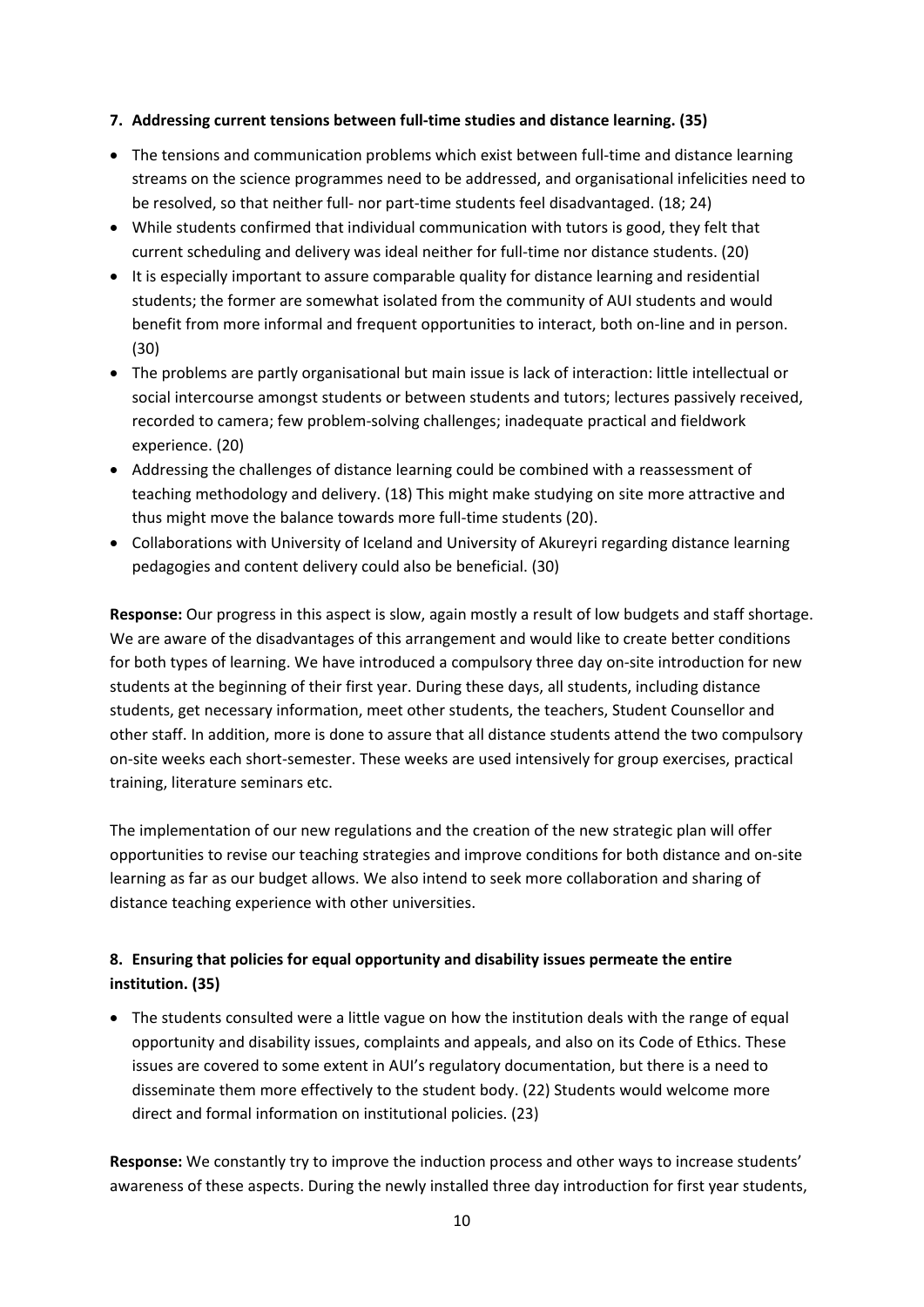they get thorough information about our Code of Ethics and other policies, and about what kind of assistance is available. They first get an oral presentation and then a practical guidance, sitting at computers, on where to find this information on the home page and in UGLA. Our current Student Counsellor also works for University of Iceland (UI), which gives us access to a broad spectrum of options and solutions. In addition, the Education Office personnel are easily accessible and ready to assist the students at any time. Our next step is to introduce formal assistance agreements with those students who require special assistance. Thus it will be clearer for both students and staff what type of assistance each student should have.

### **9. Strengthening all aspects of staff development, and formalising the HR function. (35)**

- AUI's tight financial constraints have affected staffing in many ways, especially the ability to recruit academics both domestically and internationally. (11) There are some gaps in expertise and the full-time staff is aging. The knowledge gaps have been filled through the employment of part-time and guest teachers, with some course components taught entirely by them. Part-time staff bring with them industry reality, but also, with a high turnover rate, discontinuity in course delivery. (21)
- The reduction in staff caused by the financial crisis has meant that all who remained have had to work harder. (12‐13)

**Response:** Our budget still restricts recruitments and the remaining staff members still have to take on too many roles and tasks. In the last couple of years we have hired a few full‐time academics, but mostly as replacement for retired staff. A new position as Head of our new Faculty of Natural Resources and Environmental Science will be introduced from 1 August 2016. The position has been advertised both domestically and internationally

- Course tutors would welcome the opportunity for on‐going staff development and training, in order that they can best support the institution in its future aspirations. (24)
- More could be done within AUI itself to encourage teachers to share good practice, for instance through peer observation of teaching. (12)
- The institution needs to improve and formalise staff induction and to strengthen all aspects of staff development and training. All full‐time staff who were consulted agreed that on‐going training should be compulsory. This could be delivered through a combination of industry placements, peer review of teaching, and better use of the teaching support courses offered by the University of Iceland. (21)

**Response:** For several years now, we have offered one‐day trainings for our teachers twice a year in collaboration with the UI Centre for Education and Learning. These trainings are not mandatory, but have been well sought and appreciated. Depending on topic, attendees share experiences and practices during these workshops, but we have not introduced peer-review of teaching as such. Furthermore, teachers and other staff are encouraged to attend relevant courses, workshops, lectures and longer educations offered elsewhere. Some teachers and other staff members have acted as guest lecturers at foreign universities through Nordplus and other mobility and network programmes.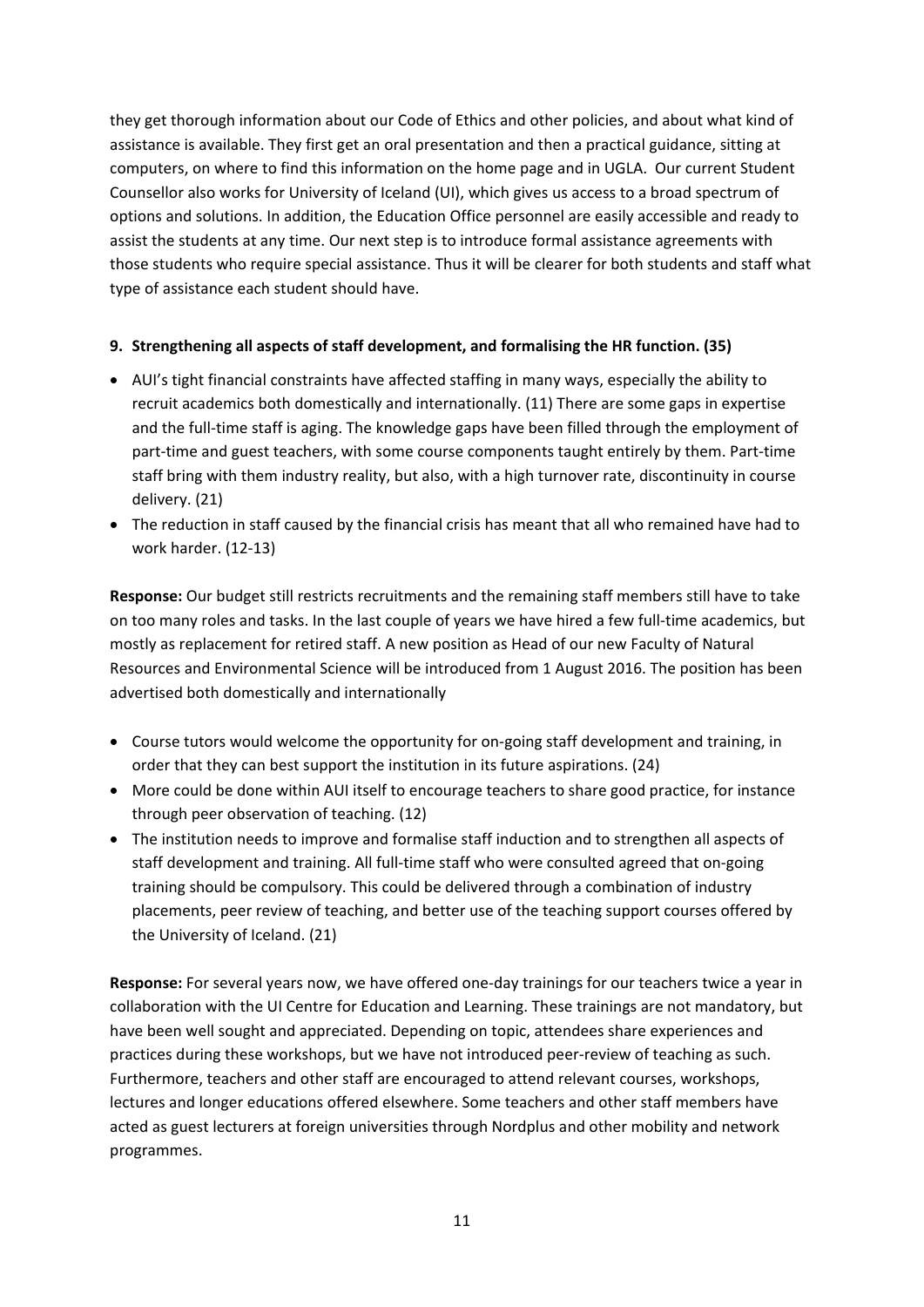- AUI would clearly benefit from more explicit, transparent, and formal processes for human resource management, and the reinstatement of a formal HR function. The University has not had a Human Resource Manager since 2009 and the current activity is overly centralized in the Rector's office, who also acts as HR officer. (11; 32) It may be that AUI will have to forego an academic appointment in order to re‐establish that post. (12)
- Both enhanced staff induction and reinvigorating the annual appraisal scheme are difficult to achieve without a Human Resource Manager (12)

**Response:** We acknowledge the need for a more formal Human Resource function. This is a priority and we are now looking for solutions.

 $\bullet$  As soon as funding permits, there is an urgent requirement for general teaching staff support – additional secretarial and technical back‐up. (21‐22)

**Response:** No additions yet. The Education Office, IT personnel and other support staff are very flexible and offer assistance to the extent they can.

• Processes for the filing and hearing of staff grievances and other attention to protection of staff rights are necessary and regular, systematic processes for staff evaluation should be put in place. (32)

**Response:** Such processes will be clarified in connection to the implementation of our new regulations and the associated updating of all processes, policies and roles. Regular personal interviews between individual staff members and their next superior (TMT) offer good opportunities to discuss all kinds of matters, and for both parties to give and take feedback. We have recently put more emphasis on conducting TMTs at least once a year. In general, people should be able to discuss grievances with their next superior at any time. For issues connected to staff rights and connected grievances, staff can also get assistance from their trade union representative within the organization, or directly from the trade union.

# **10. As funding permits, addressing the inadequacies of the physical library." Improve facilities and support for learning. (35)**

 Increased availability of a librarian, enhanced holdings, updating of search and data base software, and dedicated study space in or near the library are all important steps necessary to assure the best possible learning experience for all students. (31)

**Response:** At the moment, we only have one Librarian. She is based at our Horticultural campus but attends the Reykjavik campus once a week. At Hvanneyri, there is no librarian, but our Information Officer assists students and staff, maintains the physical library and performs other library connected tasks two days a week. She works closely with the Librarian.

Our physical library holdings are updated to the degree our budget allows. However, in recent years we have prioritised electronic access material, which is more cost efficient and more accessible to our distance‐learning students. We collaborate with other libraries about inter‐library loans and data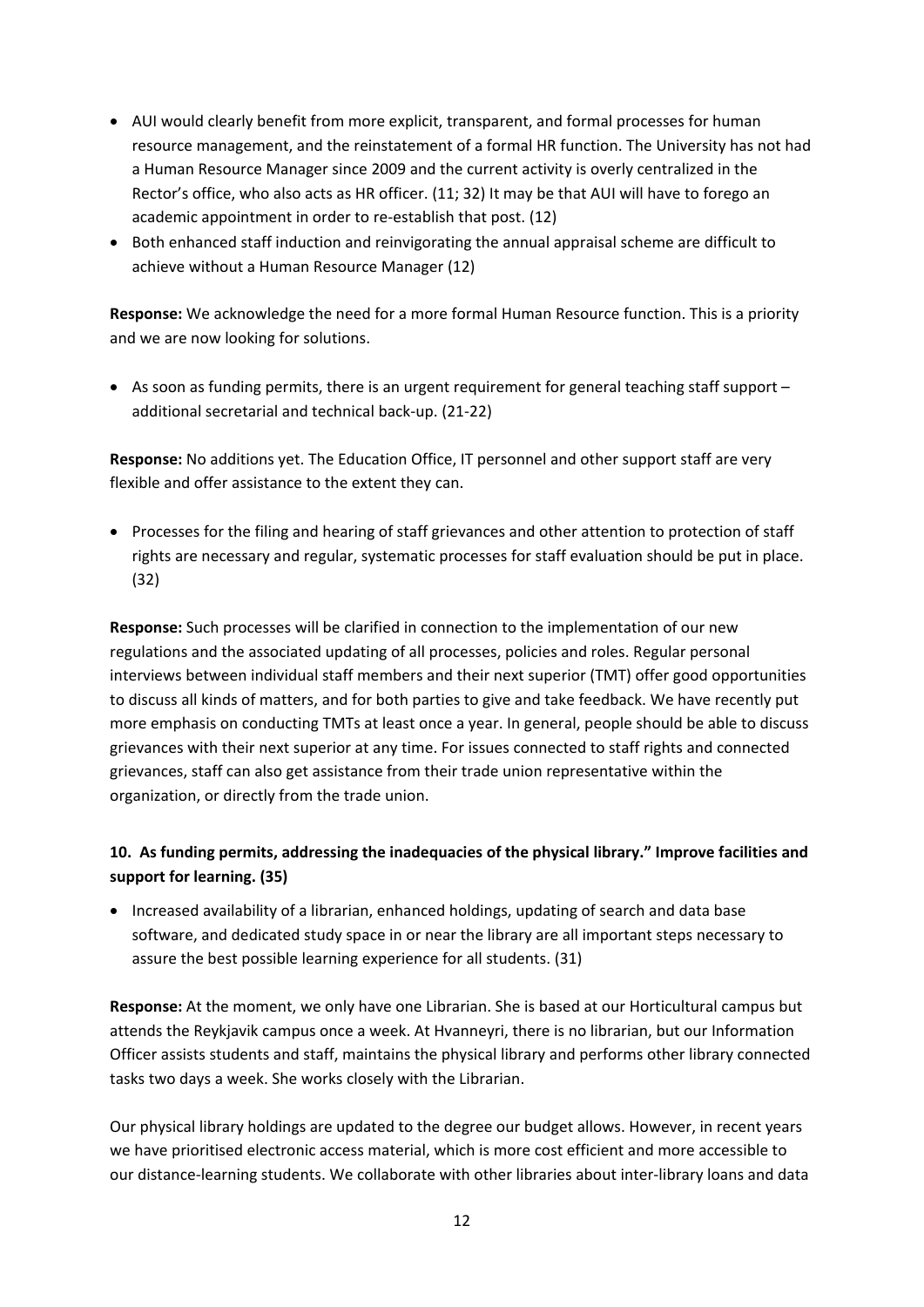bases. Especially important is the Icelandic countrywide access portal, hvar.is, offering access to many international data bases and journals.

The Reykjavik campus library offers silent study facilities. We have not installed more of them at Hvanneyri but students usually have access to other spaces they can use for silent studies our group work. At the Reykjavik campus, we have created a separate office for master students, where they can have their own study space and work in silence.

• Support staff felt that their number was inadequate to fully to support increased institutional activities in teaching and research. (22)

**Response:** This is still a large problem, as our financial situation has not allowed us to hire more support staff or replace those who retire or leave for other reasons.

### **11. Providing a comprehensive career guidance service. (35)**

 An additional support area is that of career guidance to assist students make wise decisions with respect to choice of degree programs, internships and other field experiences, and job seeking upon graduation. The current resources for career guidance could use significant augmentation to achieve this purpose. (31)

**Response:** Since January 2016, we share a Student and Career Counsellor with University of Iceland and Holar University. She is two days a month at Hvanneyri, and students can also contact her at other times. They can even meet with her in Reykjavik, which is convenient because many students live in the capital area. This new arrangement seems to work quite well. Hitherto, the students' issues have mostly concerned their studies and not so much career advice, but the plan is to promote that part. The Counsellor brings new ideas, and her connection to the other universities is an advantage.

### **12. Fostering synergies between the various departments. (35)**

- There is a need for closer and deeper collaborations across all departments (both academic and administrative), leading to new, presently unrealised synergies and efficiencies. Such an effort must be guided by a robust, meaningful strategic plan for the University. (30)
- It is recommended that interaction between staff and students, and between the different disciplines, so essential for a dynamic academic community, be promoted and fostered. **(**24)
- Inter-departmental communication and collaboration also needs managing. (21)

**Response:** One of the main intentions with our new regulations and merging the two faculties is to facilitate closer interaction and collaboration within the university, and to foster more interdisciplinary understanding. To install and advertise a specific Head of Faculty position instead of appointing someone from one of the "old" faculties could also prove beneficial in this respect.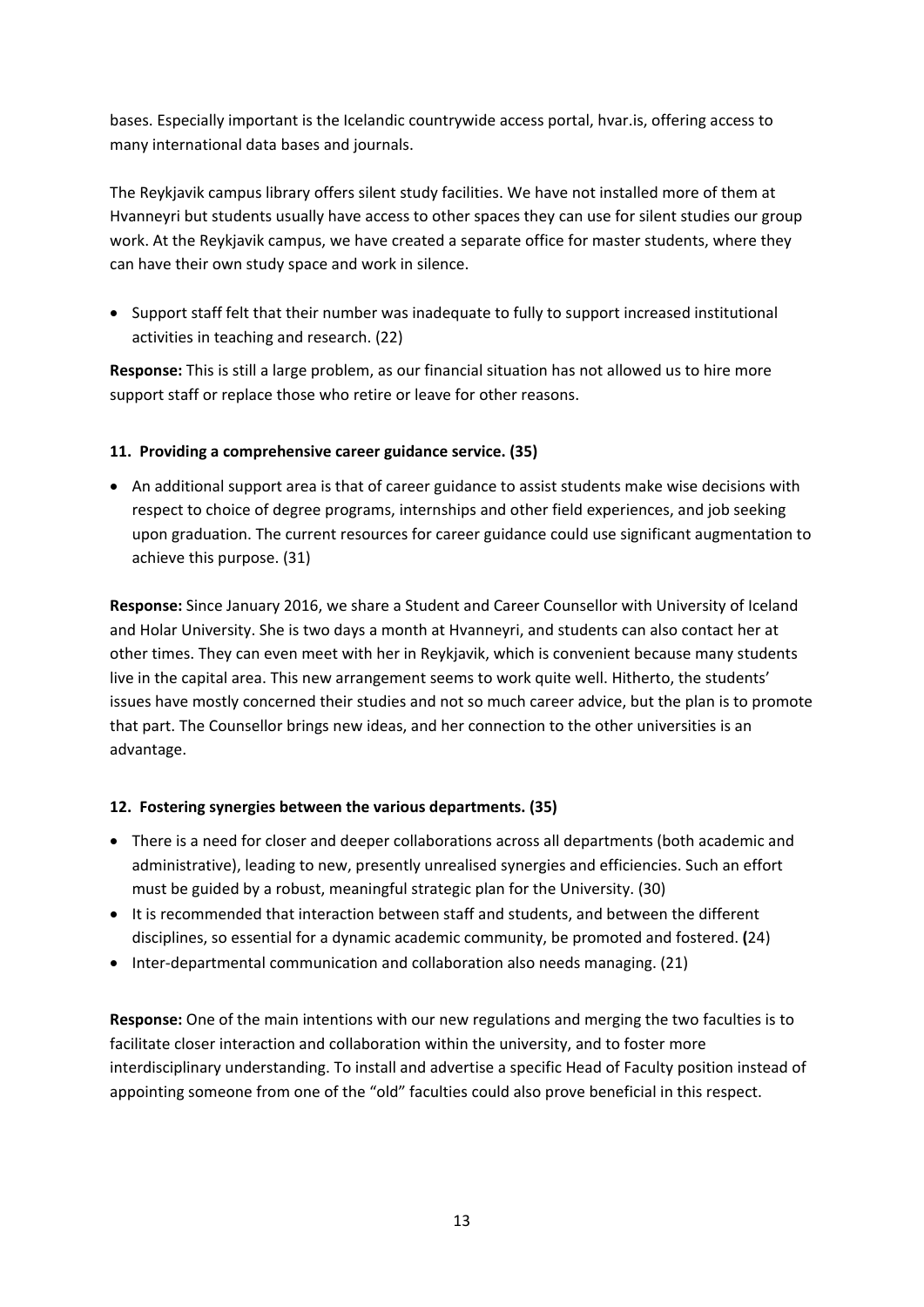#### **13. External involvement**

- For the benefit of staff and students, and also for the benchmarking of the institution's standards, there in now a real need to open this University up to external influences, and to bring in personnel with wider perspectives, both national and international. (23)
- Collaborative arrangements are progressing; but further, systematic external involvement in the institution's processes would help. (7)
- Programme Directors said that involvement of external colleagues in quality assurance was informal and at their own initiative (11)
- A regular cycle of Subject‐level Reviews will increase externality and may help with the identification of appropriate benchmarks. (11)
- Increased use of external review panels for programme initiatives in their early stages and programme results after they have produced graduates is also recommended. (32)

**Response:** The smallness of the university and the educational system and research environment in Iceland in general, means that external influences are inevitable. Most of our scientists and teachers have taken at least part of their education abroad and/or at other Icelandic universities, and many of them are in close contact and collaboration with other scientists in Iceland and other countries. Furthermore, most, if not all, of the study programmes involve representatives from industry in programme revision, student supervision and part‐time teaching. Since 2013, all our study programmes have undergone Subject Reviews in the QEF framework, involving external experts.

This said, we are aware that we could do more to ensure external influence in a more structured and intentional way. The creation of our new strategic plan will be vital in this. The QEF reviews will be a regular feature in coming years, and collaboration between the Icelandic universities, e.g. the QEF framework and teaching enhancement, is an increasingly important source of input. The new Head of Faculty position has been advertised internationally and in the near future we will also have to replace several positions due to retirement, which opens up for new influences. Furthermore, the new regulations offer the opportunity to include external experts in, e.g. programme committees,

- The University should seek collaborations for its MSc and PhD programmes with other institutions, in order to broaden students' course options and provide opportunities for interactions. Cooperation and agreements with industry are also important for MSc and PhD programmes. (28)
- Access to a wider array of courses for M.Sc. students, taking advantage of the NPUI and NOVA consortia, is also seen as a necessary area for instructional improvement. (30)

**Response:** All our PhD degrees involve collaboration with other universities in Iceland and abroad and AUI is a full member of the Centre for Graduate Studies at the UI. Except for the MSc programme in Planning, all our post‐graduate students have to take courses at other universities, and even the Planning Programme has recently been revised to accommodate student mobility.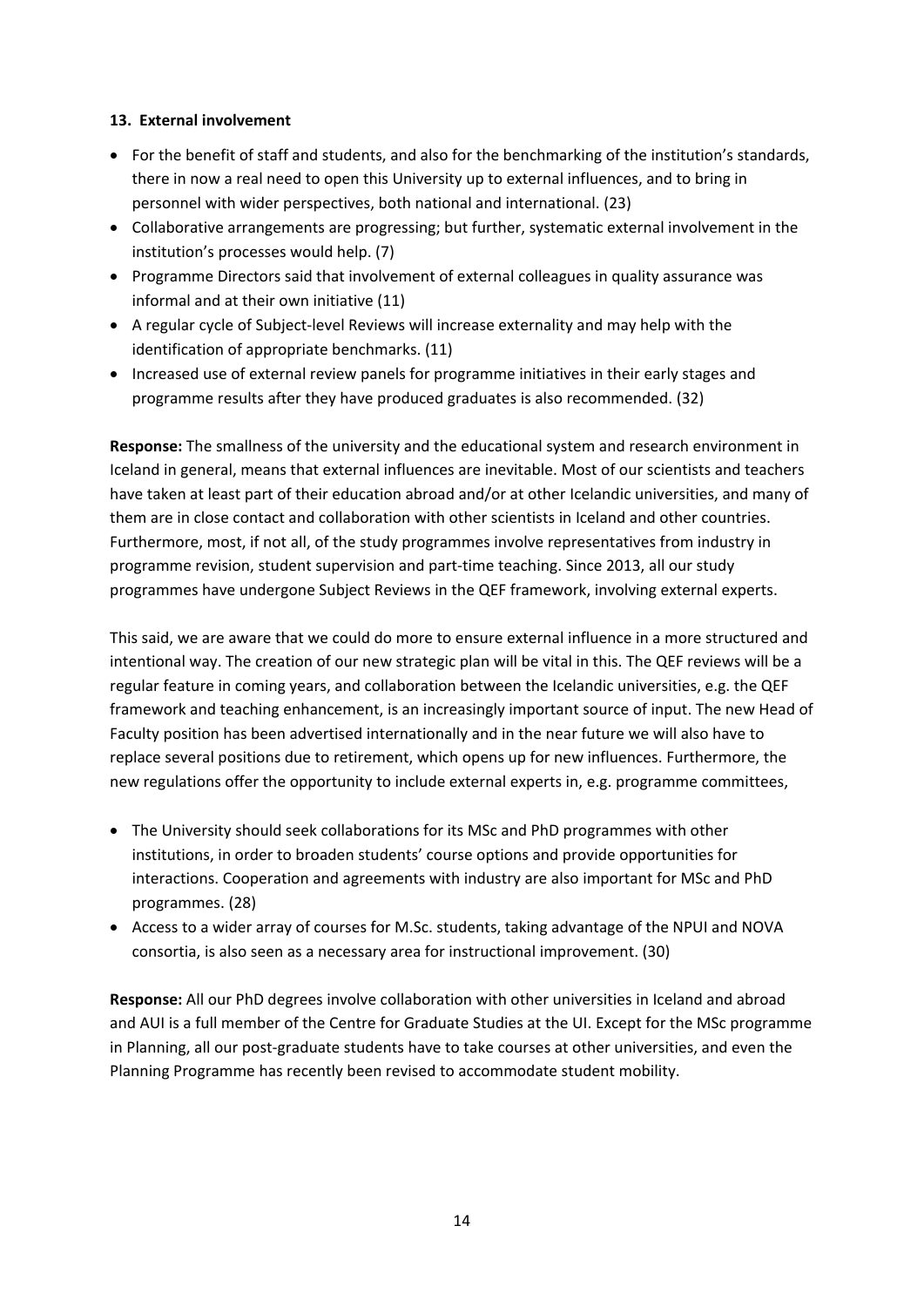#### **14. Organizational structures and management**

- The organisational structure is transparent but its operational procedures are mostly informal. There are no written terms of reference for the Management Team, or for the Faculty Councils, which currently function in an ad hoc manner, or for the University Forum. (9)
- The Education Committee, despite its central role in the safeguarding of standards, functions reactively, meeting as business arises, rather than having a regular schedule that would allow it to monitor quality and make necessary adjustments continuously, based on regular data analysis. (9)
- Currently there is no student on the Management Committee: there was no senior staff objection to this, however, and reserved business could be instigated in this case. (23)

**Response:** The new regulations will change the organisational structure and operational procedures significantly. The implementation process has just started and will involve a complete review and updating of all operational procedures and policies. We will keep this advice in mind during the updating process.

 Improved administrative functions will be dependent on full implementation and utilization of the UGLA system. This should be an area of priority for AUI, as there is not yet a culture of continuous assessment and improvement in place. A first step will be to assure that the information necessary for assessment and decision‐making is readily available. This will allow for the development of a realistic, comprehensive strategic plan, with clear priorities, timelines, and assignments for responsibility (including the prioritisation of the goals listed in Table 7 of the Reflective Analysis). (32)

**Response:** We implemented the UGLA‐system in 2013 and it is very useful. The system is under constant revision, and the collaboration between the universities has helped improve it.

### **15. Revision of curriculum content and delivery, policies and strategies, the AUI name/image etc.**

- The delivery of aspects of the curriculum is in need of a major review to attract more high quality full‐time students, and to ensure a varied and effective range of learning experiences. (24)
- There were often limited course options for any given year, and inconsistencies between years on the courses offered; some courses were so similar that they might as well be taught together. (17)
- Along with a review of teaching approaches, the Division of Academic Affairs should consider rationalising aspects of course content, so that more common elements can be shared between the departments. (20)
- Addressing the challenges of distance learning could well be combined with a reassessment of teaching methodology and delivery.(18)

**Response:** The curriculum is revised and updated every year, but no major revision has taken place. It will be carried out after the new regulations have been put into practice and the new strategic plan created. These recommendations are valid and will be considered.

• The addition to the core curriculum of industry placements and mentoring schemes, and of shared, interactive classes on both problem‐solving skills and career management – enterprise